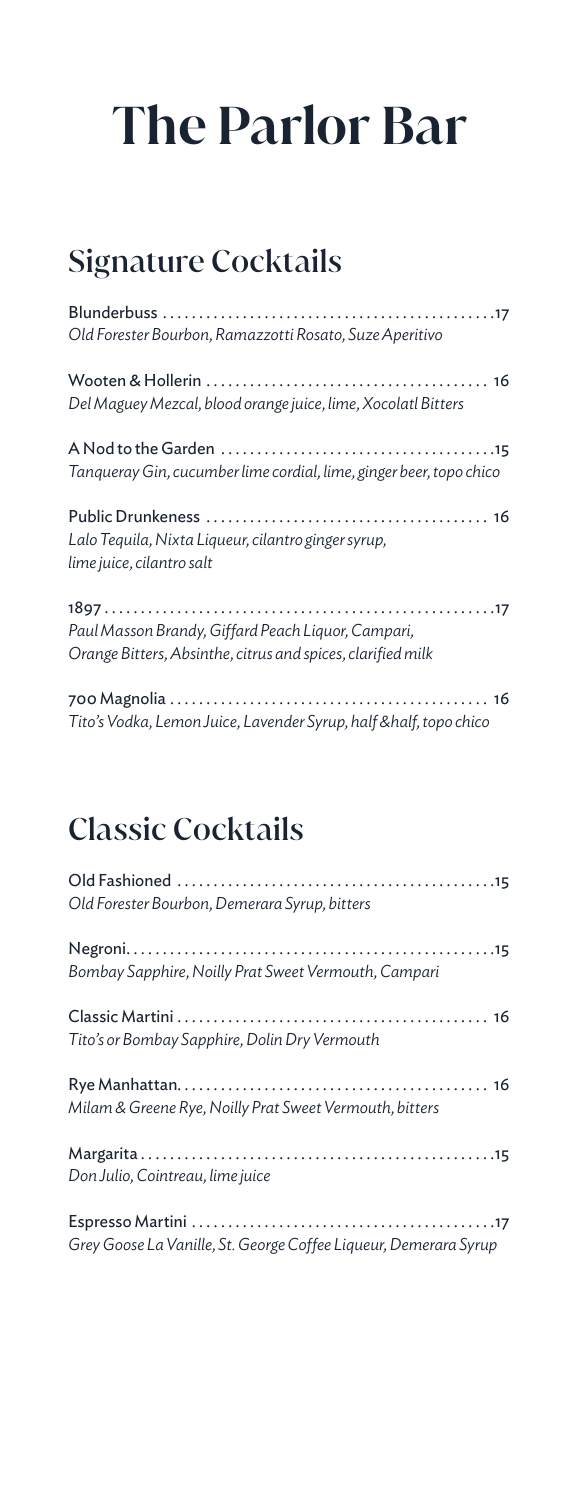## Mocktails

## Beer

| make it a michelada + $$4$ |
|----------------------------|
|                            |
|                            |

## Soda + Bottled Water

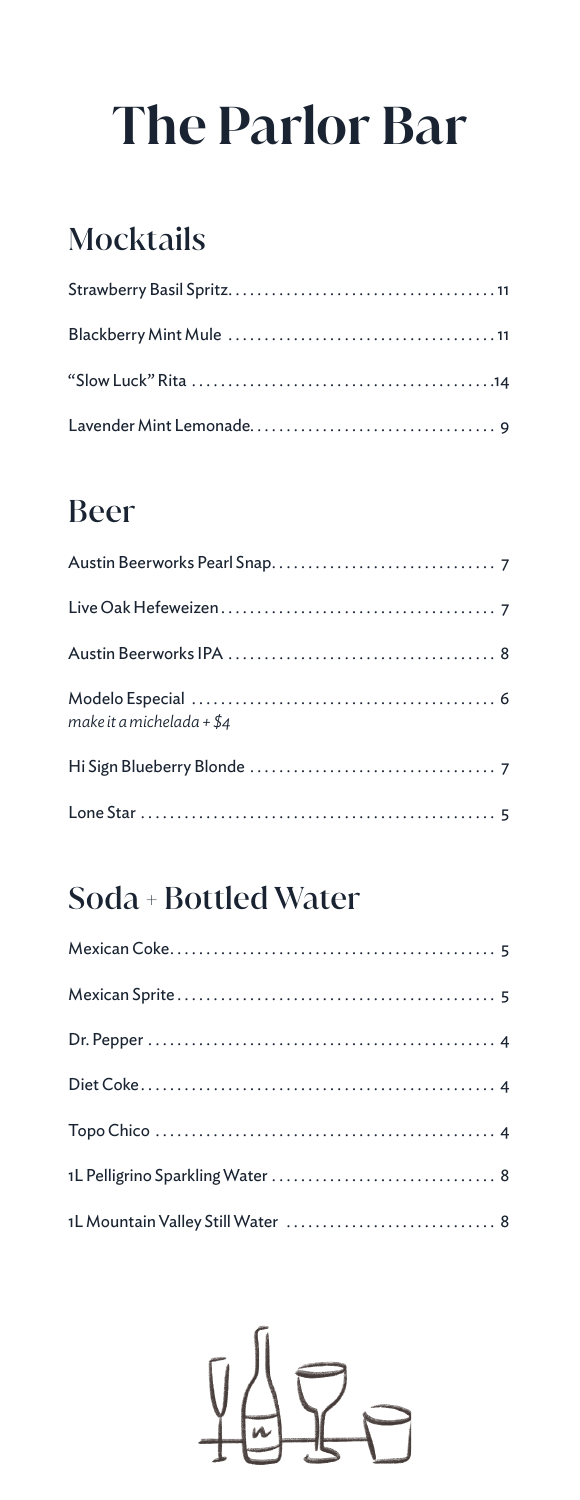### **Wine**

### **Sparkling**

| Burgundy, France    |
|---------------------|
| Catalonia, Spain    |
| Veneto, Italy       |
| Andreson Valley, CA |
| Limoux, France      |
| ----                |

### White

| Sancerre, France 2020                                                     |
|---------------------------------------------------------------------------|
| Marlborough, New Zealand                                                  |
| Burgenland, Austria 2018                                                  |
| Cantina + Kellerei Bozen, Pinot Blanc 15/60<br>Südtirol Alto Adige, Italy |
| Veneto, Italy                                                             |
| Alsace, France 2019                                                       |
| Sonoma County, California 2019                                            |
| Bourgogne, France                                                         |
| Napa Valley, California 2019                                              |